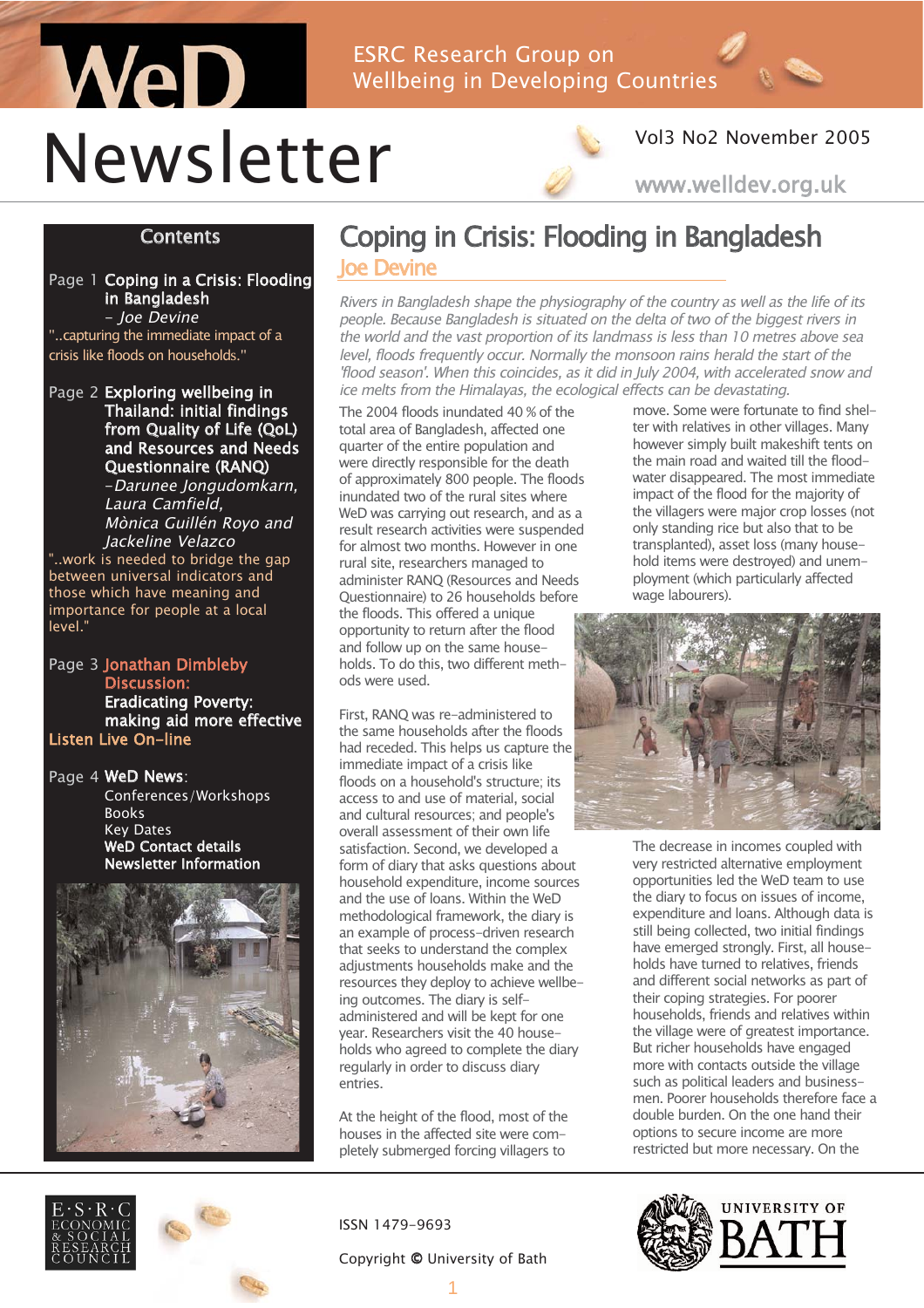other hand, their existing networks of support are less able to provide access to key resources.

The most important coping strategy for the majority of households has been borrowing money. For poorer households, this helps meet everyday consumption needs. For richer households, loans have been used to support business initiatives. However with evidence that interest rates on loans increased substantially, the reliance on borrowing as a coping strategy will have significant

implications for people's wellbeing over the medium and longer terms. The diaries will help us understand how this dynamic unfolds and how it affects different people in very different ways. Joe Devine is the Country Coordinator for WeD Bangladesh.

## Exploring wellbeing in Thailand: initial findings from Quality of Life (QoL) and Resources and Needs Questionnaire (RANQ)

Darunee Jongudomkarn, Laura Camfield, Mònica Guillén Royo and Jackeline Velazco

What is wellbeing and how can we measure it? WeD is beginning to answer these questions as it starts analysis of field data. Using 'wellbeing' as an umbrella term allows WeD to go beyond traditional notions of poverty to embrace human needs, subjective wellbeing, resource profiles and livelihood activities. To achieve this, we are using a suite of data collection methods and two are presented here.

Analysis of the initial phase of research on **Quality of Life** by Darunee Jongudomkarn and Laura Camfield reveals the many dimensions of people's subjective wellbeing in rural and urban Thailand. Data from focus groups, semistructured interviews, the Person Generated Index (an individual QoL measure, Ruta 1998), and researchers' field notes were analysed to reveal 26 areas of QoL.

Most frequently mentioned was Family Relationships. These included following social norms and codes of conduct, engaging in reciprocal relationships of caring and support, and being able to meet the family's needs.But this was often a source of stress and conflict, for example where wives felt husbands neglected their families in favour of alcohol (North East Thailand) or religious observance (Southern Muslims), or parents felt their children weren't showing them due gratitude ('katanyu') by sending them remittances.

The second most frequently mentioned area was Money, which impacted on wellbeing through

enabling rest and leisure as well as meeting material needs. Why money was needed differed across age groups: young people wanted to be able to afford status goods; middle-aged people to be able to fulfil their family responsibilities and old people to be able to stop working.

Occupations (and those of their children) were the third most frequently mentioned area. These were seen as a source of money, status and stress. Owning a House was mentioned by all, although only people in peri-urban areas were concerned about its appearance and size. People were also concerned about their Health. largely due to the inconvenience and cost of illness, but also because of psychological impact of stress caused by family problems and the threat of debt.

Food was primarily discussed in terms of celebration - only the elderly remembered times of food insecurity. Land was a source of pride where it was owned but stress where insecurity of landholding was common. Another common goal was the acquisition of material or 'convenience goods'; mobile phones were ubiquitous in peri-urban areas and those who had motorbikes aspired to own pick-up trucks. These goods were regarded as symbols both of wealth and happiness: 'we know how happy a man is by counting his material goods' said an elderly female respondent. Although people emphasised the importance of restraint and financial planning, few seemed to subscribe to it and rising levels of debt were much in evidence.

Another part of the research asked what were the characteristics of an 'ideal person' and an 'ideal village'. In response to the former, religious and ethical beliefs and practices were frequently mentioned, focusing on personal characteristics and behaviour towards others. Similarly, while good infrastructure and environment were part of the 'ideal village', good relationships between villagers, good leadership, religious observance and morality, safety and security were equally important. Education was usually only mentioned as training to improve skills and not considered intrinsically important.

## Jonathan Dimbelby cha Eradicating poverty: ma

WeD organised a public debate on this to radio broadcaster Jonathan Dimbleby (cen Oxfam; Tajudeen Abdul-Raheem, Directo Joe Hanlon, Open University, Advisor to Ju



More than 250 people heard opinions fro world's poor. Questions were taken from rally and G8 summit, MDG summit and fu

To listen to this deba www.welldev.org.uk/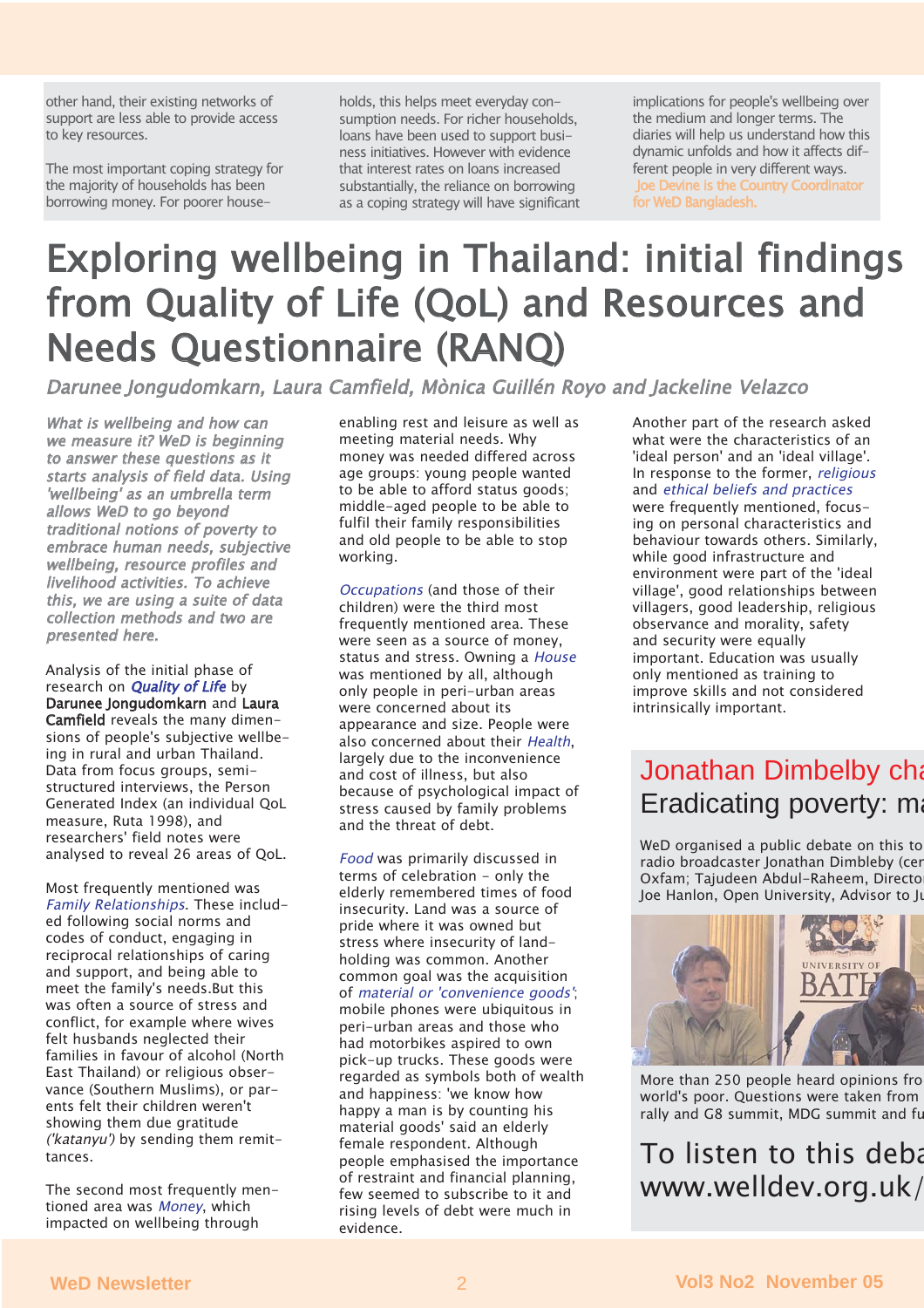The study raises interesting questions: do the Thai respondents' reports on the sources of their wellbeing justify a different approach to wellbeing in developing countries? Do they support theories about the universality of human needs?

The main priorities of the Thai respondents support Doyal and Gough's theory which emphasizes human needs such as good health, significant relationships, adequate housing and economic security. But it also reveals many subtle subjective aspects of wellbeing such as being able to live a moral life, abide by social norms and have hopes and dreams. These are often neglected in mainstream development research. More work is needed to bridge the gap between universal indicators and those which have meaning and importance for people at a local level.

#### Mònica Guillén Royo and Jackeline Velazco use rural Thai data from the Resources and Needs

Questionnaire to explore the relationship between subjective and objective dimensions of wellbeing. Respondents were asked to indicate how adequately their basic needs were being met in the five life domains of housing, food,

#### education, health care and income and how satisfied this made them feel. In addition, households were asked to assess their overall happiness.

The analysis follows the approach of happiness economics where happiness and satisfaction with life domains are explained by economic, social and demographic characteristics (Frei & Stutzer). However, the study goes further by investigating whether objective indicators of basic needs drawn from the Theory of Human Need (Doyal & Gough) do in fact explain people's own subjective views. The data was collected from household heads for the household as a whole. Regression models were used to empirically test these suggested relationships.

## elldev.org.uk/research/methodstoobox/ranq-toolbox.htm

The results show that respondents' assessment of their satisfaction with each of these domains - and their overall happiness - can be explained by whether or not their basic needs are met. In particular, there are lower levels of satisfaction where basic needs are not being met. For example, households with

## airs discussion aking aid more effective

pic for ESRC Social Science Week (20th-24th June), hosted by the TV and ntre). Panel members included (left to right) Duncan Green, Head of Research r of Justice Africa and General Secretary of the Pan African Movement; ubilee 2000 and Allister McGregor, Director of WeD.



m the panel on key issues faced by those working to bring relief to the the audience. Of particular relevance in the context of Live 8, the Edinburgh ture WTO talks was the discussion on aid and trade.

## ate live, on-line go to news/jdd-ep.htm

#### WeD - An ESRC Research Group

high numbers of people affected by chronic illness, major disability or serious injuries report low levels of satisfaction with health care. Food shortages emerge as a significant factor explaining low levels of food satisfaction. Similarly, electricity, clean water and toilet facilities are important in determining satisfaction with housing. The extent to which a household is satisfied with its level of income is strongly related to how it perceives its wealth status relative to others. Further, all the domains were strongly related to asset ownership and the household's perceived relative wealth status.

The factors determining respondent's overall happiness are similar. The level of education of the household head, type of employment, the incidence of food shortages, material wealth (measured by wealth asset index) and relative perceptions of wealth again emerge as significant variables. Of particular interest is the finding that the precariousness associated with self-employment results in lower levels of happiness (consistent with findings from Peru and Russia of Graham and Pettinato). Further, the household's perception of its relative wealth status again proved to be a powerful determinant of happiness, similar to the above results for particular domains of basic needs.

This study confirms the relationship between objective indicators of basic needs and the household head's subjective assessment of satisfaction in particular domains, and overall happiness, using a theoretically based analysis. Moreover, the household's perceived relative wealth status is a useful predictor of its subjective satisfaction. Like the findings from the Quality of Life research above, it illustrates how social comparisons enter into people's assessments of their wellbeing. More work will be done to explore the relationships and causal links between these different factors.

Darunee Jongudomkarn (Thailand), Laura Camfield (Psychology), Mònica Guillén Royo (Social & Policy Sciences) and Jackeline Velazco (Economics) are all WeD Researchers.